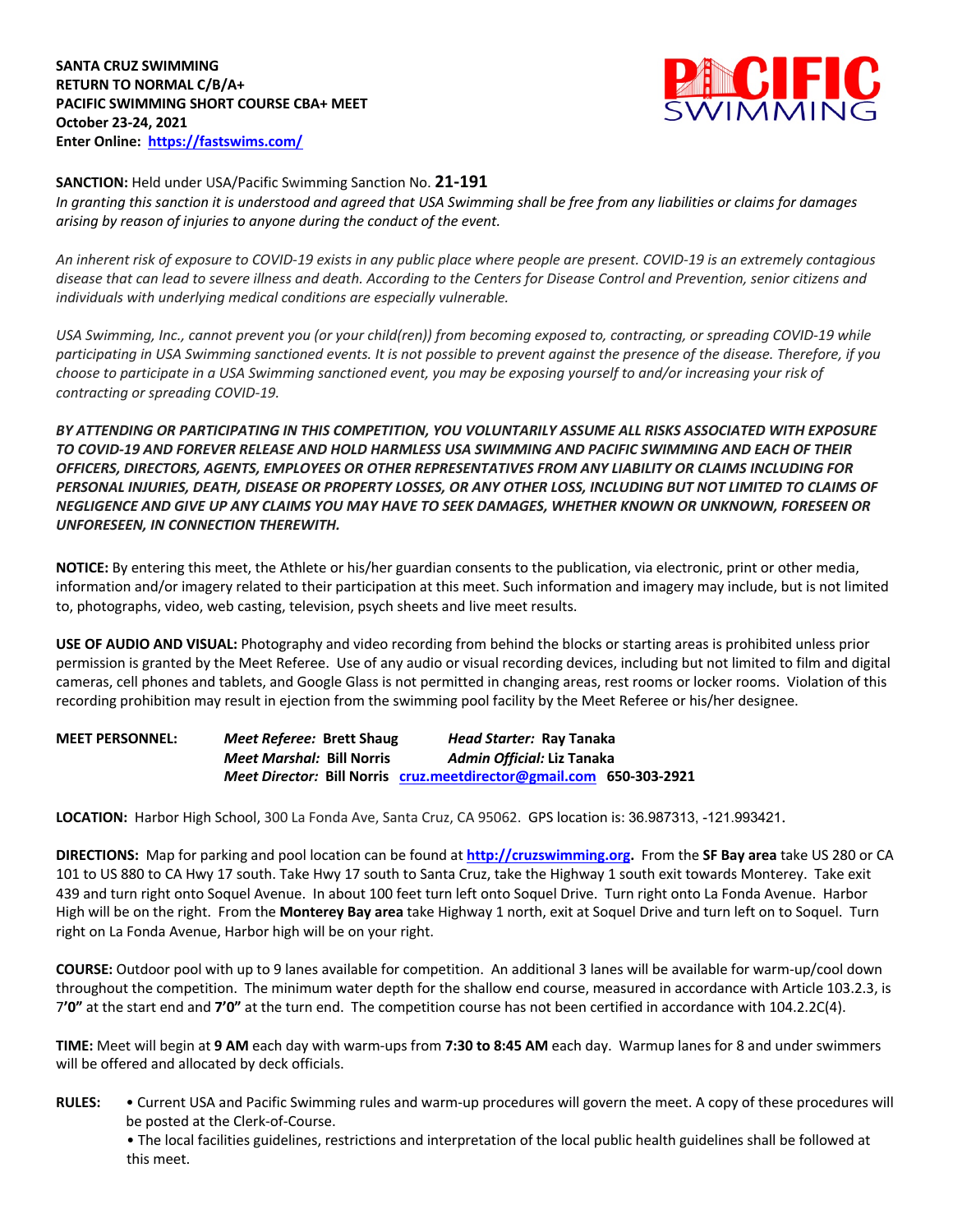• All applicable adults participating in or associated with this meet, acknowledge that they are subject to the provisions of the USA Swimming Minor Athlete Abuse Prevention Policy ("MAAPP"), and that they understand that compliance with the MAAPP policy is a condition of participation in the conduct of this competition.

- All events are timed finals.
- All events will swim fast to slow.
- Athletes may compete in a maximum **3 individual events and 1 relay event each day.**
- All Athletes ages 12 and under should complete competition within four (4) hours.

• Entries will be accepted until the number of splashes exceeds the estimated timeline, per the "Four-Hour Rule," based on the Athletes age and gender.

- If local conditions warrant it the Meet Referee, with the concurrence of the Meet Director, may require a mandatory scratch down. Immediate cash refunds will be made for any mandatory scratches.
- All Coaches and Officials must wear their USA Swimming membership cards in a visible manner.
- **•** Athletes must provide their own lap counters for the 500 Freestyle events, timers for the 400 IM events and both timers and lap counters for the 1000 Freestyle events.
- **•** 49er relay events are not formally recognized by USA Swimming. Times will not be submitted to the USA Swimming database and awards will not be provided for those events.

**UNACCOMPANIED ATHLETES:** Any USA Swimming Athlete-Member competing at the meet must be accompanied by a USA Swimming Member-Coach for the purposes of Athlete supervision during warm-up, competition and warm-down. If a Coach-Member of the Athlete's USA Swimming Club does not attend the meet to serve in said supervisory capacity, it is the responsibility of the Athlete or the Athlete's legal guardian to arrange for supervision by a USA Swimming Member-Coach. The Meet Director or Meet Referee may assist the Athlete in making arrangements for such supervision; however, it is recommended that such arrangements be made in advance of the meet by the Athlete's USA Swimming Club Member-Coach.

**RACING STARTS:** Athletes must be certified by a USA Swimming member-coach as being proficient in performing a racing start or must start the race in the water. It is the responsibility of the Athlete or the Athlete's legal guardian to ensure compliance with this requirement.

**RESTRICTIONS:** • Smoking and the use of other tobacco products is prohibited on the pool deck, in the locker rooms, in spectator

seating, on standing areas and in all areas used by Athletes, during the meet and during warm-up periods.

- Sale and use of alcoholic beverages is prohibited in all areas of the meet venue.
- No glass containers are allowed in the meet venue.
- No propane heater is permitted except for snack bar/meet operations.
- All shelters must be properly secured.
- Deck Changes are prohibited.

• Destructive devices, to include but not limited to, explosive devices and equipment, firearms (open or concealed), blades, knives, mace, stun guns and blunt objects are strictly prohibited in the swimming facility and its surrounding areas. If observed, the Meet Referee or his/her designee may ask that these devices be stored safely away from the public or removed from the facility. Noncompliance may result in the reporting to law enforcement authorities and ejection from the facility. Law enforcement officers (LEO) are exempt per applicable laws.

• Operation of a drone, or any other flying apparatus, is prohibited over the venue (pools, Athlete/Coach areas, Spectator areas and open ceiling locker rooms) any time Athletes, Coaches, Officials and/or Spectators are present.

• **PLEASE DO NOT BRING YOUR DOGS TO THIS MEET**. No animals are allowed in any area of the meet venue (which includes the parking lots) except service animals wearing a service animal vest and working to assist a disabled person. Service animals who are not behaving properly (barking, jumping and the like) will be asked to leave the meet venue. • For safety and accessibility reasons the entire pool deck must be cleared of non-coach tents, chairs, blankets, etc. All setup is intended to be located on the basketball courts or on paved surfaces outside the pool deck area. We will keep the turf area just outside the pool deck clear of chairs and tents so there is ample room for the morning cartwheel and tag events.

**ELIGIBILITY:** • Athletes must be current members of USA Swimming and enter their name and registration number on the meet entry card as they are shown on their Registration Card. If this is not done, it may be difficult to match the Athlete with the registration and times database. The meet host will check all Athlete registrations against the SWIMS database and if not found to be registered, the Meet Director shall accept the registration at the meet (a \$10 surcharge will be added to the regular registration fee). Duplicate registrations will be refunded by mail.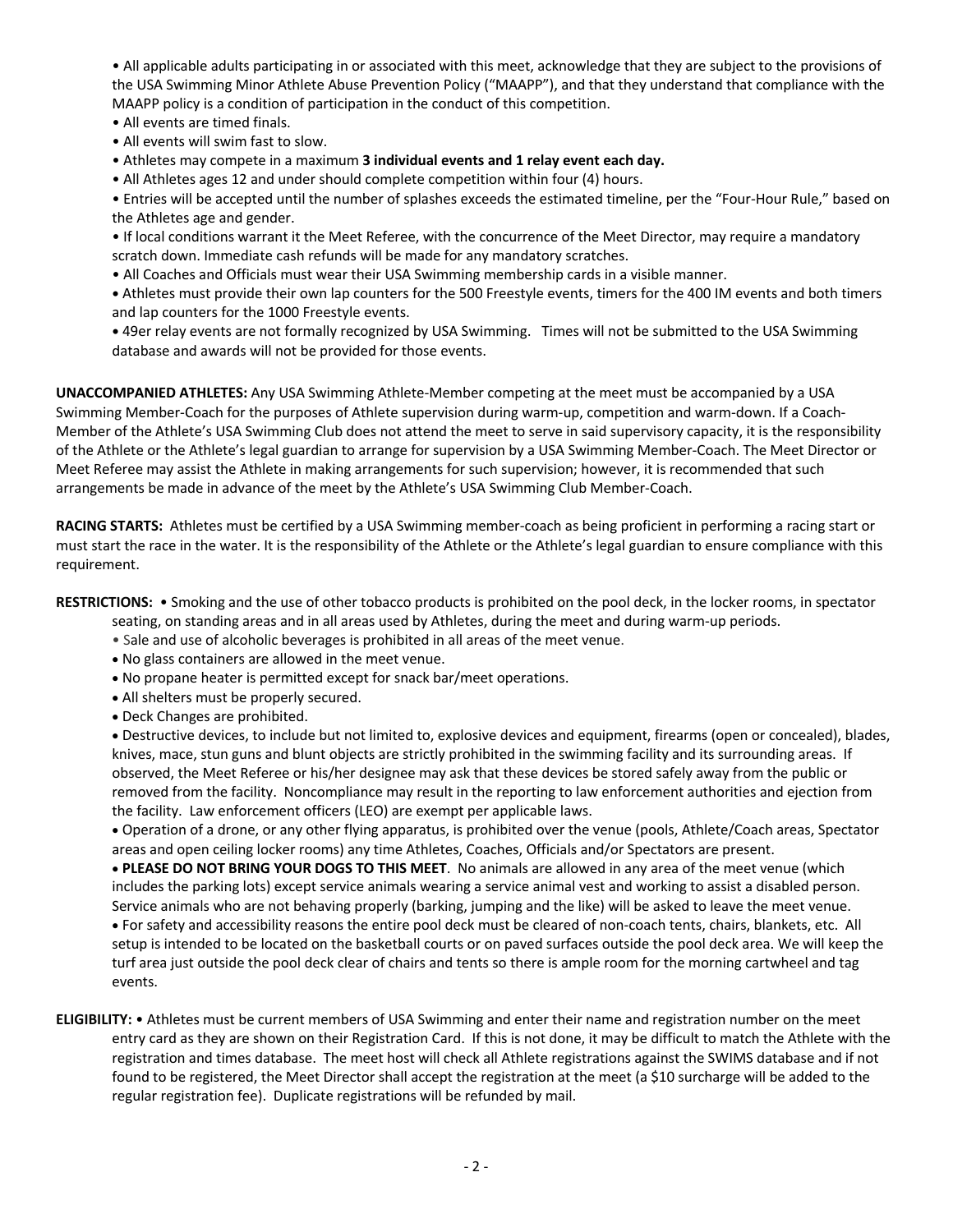• Athletes in the "A" Division must have met at least USA Swimming Motivational "A" minimum time standard. Athletes in the "B" Division must have met at least the listed "B" minimum time standard. All entry times slower than the listed "B" time standard will be in the "C" Division.

• Entries with "NO TIME" will be accepted except for the 500 Free, 400 IM and 1000 Free events where time standards will apply. Time standards will be set as the 'B' time (2021-24 USA-S Motivational Time Standards) for the youngest age group in each event. **Coach verified times will be accepted, however the athlete must enter coach verified time in fastwims.com at the time of entry and coach must email cruz.meetdirector@gmail.com with time prior to meet close. If email from coach is not received and the athlete does not meet time standard, they will be scratched.**

• Entry times submitted for this meet may be checked against a computer database and may be changed in accordance with Pacific Swimming Entry Time Verification Procedures.

• Disabled Athletes are welcome to attend this meet and should contact the Meet Director or Meet Referee regarding any special accommodations on entry times and seeding per Pacific Swimming policy.

• Athletes 19 years of age and over may compete in the meet for time only, no awards. Such Athletes must have met standards for the 17-18 age group.

• The Athlete's age will be the age of the Athlete on the first day of the meet.

**ENTRY PRIORITY:** Zone 1 South (Z1S) entries postmarked by **Monday, October 4, 2021** or entered online by 11:59 p.m. **Monday, October 4, 2021** will be given priority acceptance. All entries from Zone 1 South, all other Pacific LSC zones, and other LSC's either postmarked by **Monday, October 11, 2021** entered online by 11:59 p.m. **Wednesday, October 13, 2021** or hand delivered by 5:00 p.m. **Wednesday, October 13, 2021** will be considered in the order that they were received or until meet cap is reached.

**ENTRY FEES:** \$4.50 per event plus an \$8.00 participation fee per Athlete. Entries will be rejected if payment is not sent at time of request. No refunds will be made, except mandatory scratch downs. Relay entry fees are \$9.00 per relay entry. **Coaches note that online entry for relay events through FastSwims are strongly encouraged however deck entries for relay teams will be accepted up to 9AM each day by the Meet Director. Each club is limited to one (1) deck entry per event, there are no limits to online relay entries.**

**ONLINE ENTRIES:** To enter online go to **www.fastswims.com** to receive an immediate entry confirmation. This method requires payment by credit card. FastSwims charges a processing fee for this service, 6.5% of the total Entry Fees plus \$0.75 per transaction, regardless of number of Athletes. Please note that the processing fee is a separate fee from the Entry Fees. If you do not wish to pay the processing fee, enter the meet using a mail entry. Entering online is a convenience, is completely voluntary, and is in no way required or expected of an Athlete by Pacific Swimming. Online entries will be accepted through **Wednesday, October 13, 2021**

**MAILED OR HAND DELIVERED ENTRIES**: Entries must be on the attached consolidated entry form. Forms must be filled out completely and printed clearly with athlete's best time. Entries must be postmarked by midnight, Monday, February 17, 2020 hand delivered by 5:00 p.m. Wednesday, February 19, 2020. No late entries will be accepted. Requests for confirmation of receipt of entries should include a self-addressed envelope.

**Make check payable to**: **Santa Cruz Swimming Mail entries to:**  Bill Norris **Hand deliver entries to:** Bill Norris **Bill Norris Hand deliver entries to:** Bill Norris

 **Swim Meet Entries** *Leave at Front Desk of Business*  **P.O. Box 1616 345 Encinal Street Soquel, CA 95073 Santa Cruz, CA 95073**

**CHECK-IN:** The meet shall be pre-seeded. Athletes shall report to the bull-pen area at their scheduled time for each event. Any Athletes not reporting for or competing in an individual timed final event that they have entered shall not be penalized.

**AWARDS:** Awards will be given to top 8 finishers in the following age groups in each division (C, B, A): 8&u, 9-10, 11-12, 13-14, 15-16 and 17-18 age groups. "A" medals will be awarded to athletes achieving a new USA-S "A" time regardless of place achieved in event. No awards will be given to athletes age 19 years or older. All Individual awards must be picked up at the meet. No awards will be mailed or distributed after the meet.

### **ADMISSION:** Free.

**SNACK BAR & HOSPITALITY:** A snack bar will be available throughout the competition. Coaches and working deck officials will be provided lunch. Hospitality will serve refreshments to timers and volunteers.

**MISCELLANEOUS:** No overnight parking is allowed. Facilities will not be provided after meet hours.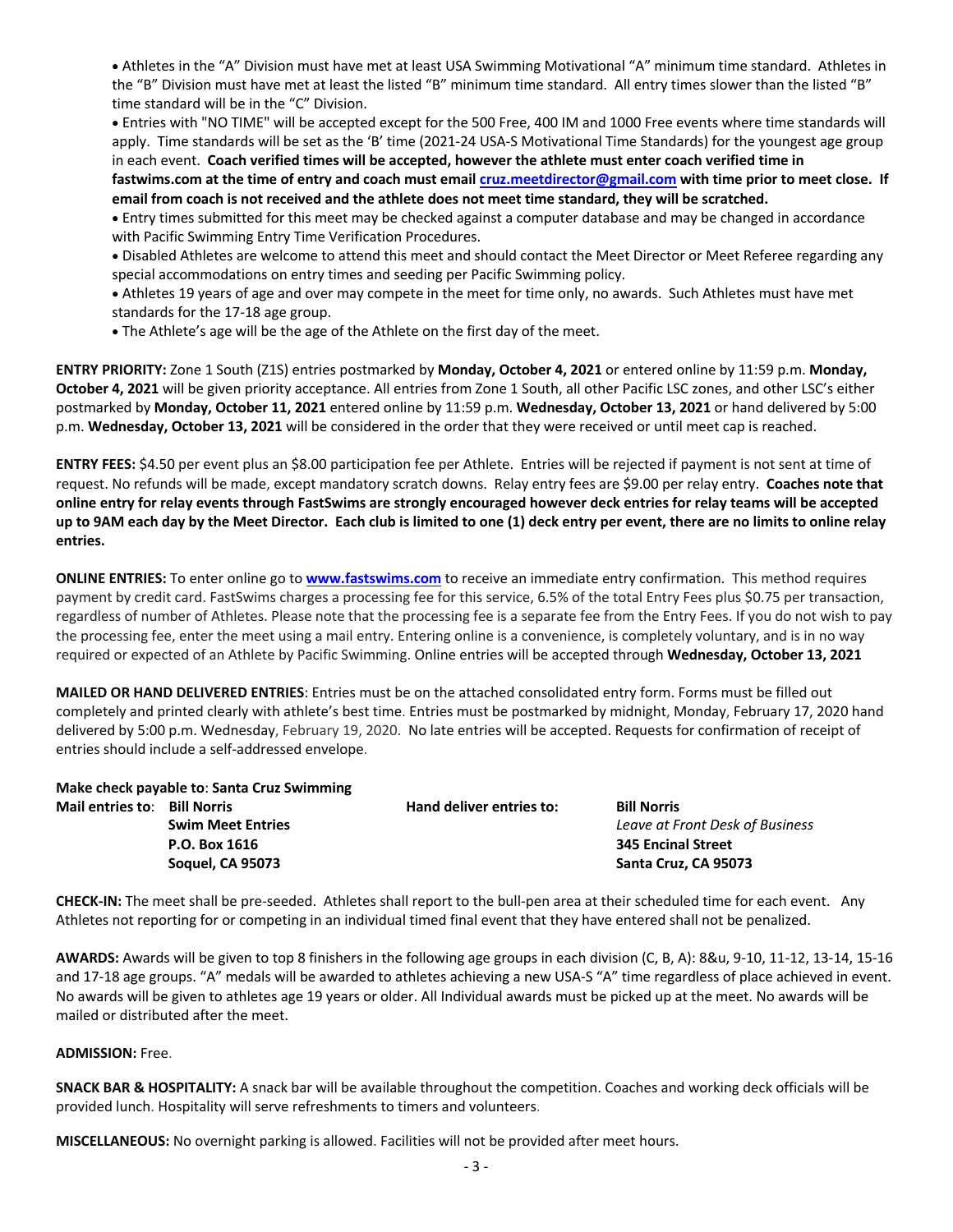

#### **EVENT SUMMARY**

| Saturday October 23, 2021 |               |                            |             | Sunday October 24, 2021      |                 |                 |                |  |  |
|---------------------------|---------------|----------------------------|-------------|------------------------------|-----------------|-----------------|----------------|--|--|
| <b>8 &amp; UN</b>         | $9 - 10$      | $11 - 12$                  | 13 and Over | <b>8 &amp; UN</b>            | $9 - 10$        | $11 - 12$       | 13 and Over    |  |  |
| 25 Free                   | 200 Free      | 200 Free                   | 500 Free    | 25 Free                      | <b>500 Free</b> | <b>500 Free</b> | 200 Free       |  |  |
| <b>50 Fly</b>             | <b>50 Flv</b> | <b>200 Fly</b>             | 200 fly     | <b>100 Flv</b>               | 100 Fly         | <b>100 Fly</b>  | <b>100 Fly</b> |  |  |
| 25 Fly                    | 50 Breast     | 50 Fly                     | 200 Breast  | 100 Breast                   | 100 Breast      | 100 Breast      | 100 Breast     |  |  |
| 50 Breast                 | 100 Back      | 200 Breast                 | 100 Back    | 25 Breast                    | 50 Back         | 200 Back        | 200 Back       |  |  |
| 100 Back                  | 50 Free       | 50 Breast                  | 100 Free    | 50 Back                      | 100 Free        | 50 Back         | 50 Free        |  |  |
| 25 Back                   | 100 IM        | 100 Back                   | 400 IM      | 25 Back                      | 200 IM          | 100 Free        | 200 IM         |  |  |
| 50 Free                   |               | 50 Free                    |             | 100 Free                     |                 | 200 IM          | 1000 Free      |  |  |
| 100 IM                    |               | 100 IM                     |             |                              |                 | 1000 Free       |                |  |  |
|                           |               | 400 IM                     |             |                              |                 |                 |                |  |  |
|                           |               | Mixed 49'er 200 Free Relay |             | Mixed 49'er 200 Medley Relay |                 |                 |                |  |  |

## **ORDER OF EVENTS**

|                                |                               | Saturday October 23, 2021     |                              |                                | Sunday October 24, 2021        |                               |                                 |                              |                                |  |  |  |  |
|--------------------------------|-------------------------------|-------------------------------|------------------------------|--------------------------------|--------------------------------|-------------------------------|---------------------------------|------------------------------|--------------------------------|--|--|--|--|
|                                |                               | Warm-up 7:30-8:45             |                              |                                |                                | Warm-up 7:30-8:45             |                                 |                              |                                |  |  |  |  |
| <b>Time</b><br><b>Standard</b> | <b>Girls</b><br><b>EVENT#</b> | <b>EVENT</b>                  | <b>Boys</b><br><b>EVENT#</b> | <b>Time</b><br><b>Standard</b> | <b>Time</b><br><b>Standard</b> | <b>Girls</b><br><b>EVENT#</b> | <b>EVENT</b>                    | <b>Boys</b><br><b>EVENT#</b> | <b>Time</b><br><b>Standard</b> |  |  |  |  |
| 6:47.79                        | $\mathbf{1}$                  | 13 & Up 500 Free              | $\overline{2}$               | 6:26.59                        | 8:25.39                        | 33                            | 9 - 12 500 Free<br>34           |                              | 8:16.69                        |  |  |  |  |
|                                | 3                             | 9 - 12 200 Free               | 4                            |                                |                                | 35                            | 13 & Up 200 Free                | 36                           |                                |  |  |  |  |
|                                | 5                             | 8 & Under 25 Free             | 6                            |                                |                                | 37                            | 8 & Under 25 Free               | 38                           |                                |  |  |  |  |
|                                | $\overline{7}$                | 11 & Up 200 Fly               | 8                            |                                |                                | 39                            | 13 & Up 100 Fly                 | 40                           |                                |  |  |  |  |
|                                | 9                             | 12 & Under 50 Fly             | 10                           |                                |                                | 41                            | 12 & Under 100 Fly              | 42                           |                                |  |  |  |  |
|                                | 11                            | 8 & Under 25 Fly              | 12                           |                                |                                | 43                            | 13 & Up 100 Breast              | 44                           |                                |  |  |  |  |
|                                | 13                            | 11 & Up 200 Breast            | 14                           |                                |                                | 45                            | 12 & Under 100 Breast           | 46                           |                                |  |  |  |  |
|                                | 15                            | 12 & Under 50 Breast          | 16                           |                                |                                | 47                            | 8 & Under 25 Breast             | 48                           |                                |  |  |  |  |
|                                | 17                            | Mixed 49'er 200 Free<br>Relay |                              |                                |                                | 49                            | Mixed 49'er 200<br>Medley Relay |                              |                                |  |  |  |  |
|                                | 19                            | 13 & up 100 Back              | 20                           |                                |                                | 51                            | 11 & Up 200 Back                | 52                           |                                |  |  |  |  |
|                                | 21                            | 12 & Under 100 Back           | 22                           |                                |                                | 53                            | 12 & Under 50 Back              | 54                           |                                |  |  |  |  |
|                                | 23                            | 8 & Under 25 Back             | 24                           |                                |                                | 55                            | 8 & Under 25 Back               | 56                           |                                |  |  |  |  |
|                                | 25                            | 12 & Under 50 Free            | 26                           |                                |                                | 57                            | 12 & Under 100 Free             | 58                           |                                |  |  |  |  |
|                                | 27                            | 13 & Up 100 Free              | 28                           |                                |                                | 59                            | 13 & Up 50 Free                 | 60                           |                                |  |  |  |  |
|                                | 29                            | 12 & Under 100 I.M.           | 30                           |                                |                                | 61                            | 9 - 12 200 IM                   | 62                           |                                |  |  |  |  |
| 6:24.19                        | 31                            | 11 & Up 400 IM                | 32                           | 6:13.09                        |                                | 63                            | 13 & Up 200 IM                  | 64                           |                                |  |  |  |  |
|                                |                               |                               |                              |                                | 14:48.09                       | 65                            | 11 & Up 1000 Free               | 66                           | 14:32.59                       |  |  |  |  |

**Athletes must provide their own lap counters for the 500 Freestyle events, timers for the 400 IM events and both timers and lap counters for the 1000 Freestyle events.**

# **All 25 yard events will start at the south end of the pool without starting blocks while timers remain in place at the north side of the pool.**

Use the following URL to find the time standards: http://www.pacswim.org/swim-meet-times/standards